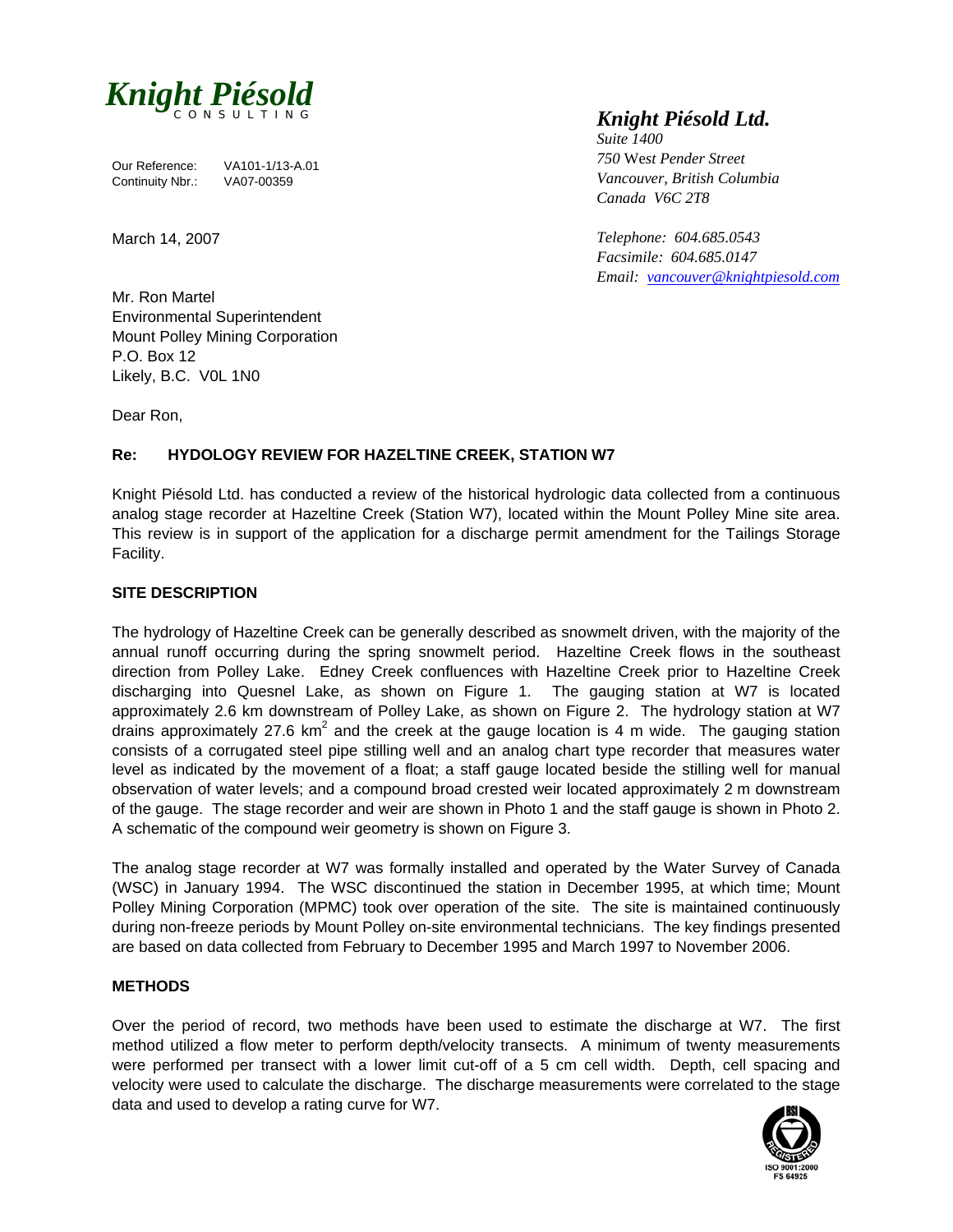

The second method utilized theoretical weir equations to characterize the discharge through the weir.

The general weir equation is:  $Q = CLH^{1.5}$ 

The general equation for a trapezoidal weir section is:

 $Q = CLH^{1.5} + 1.38*(tan(\pi - 2arctan(run/rise))/2)*H^{2.5}$ 

Where  $Q =$  discharge  $(m^3/s)$ ;  $C =$  weir coefficient.  $L = b$  reath of the weir (m);  $H =$  depth of water flowing over weir (m); Run/Rise = horizontal to vertical ratio of sloped walls.

# **RESULTS AND DISCUSSION**

The weir equations previously used were found to overestimate the discharge through the weir, as the equations did not account for the horizontal contraction of flow as it passed through the weir, and the equations assumed 4H:1V side slopes of the trapezoidal weir section, where in actual fact the walls slope at 1H:1V. In addition, the weir has a three tier compound configuration, and although the equation was adjusted accordingly, at high flows the first tier flow was incorrectly double counted.

The revised weir equations for estimating discharge through the weir at Hazeltine Creek take into account the contraction of the flow through the first two tiers of the weir and the varying geometry of the compound configuration up to  $H = 0.73$  m. Above this height the geometry cannot be accurately defined by a theoretical weir equation as the channel has natural banks.

Figure 4 illustrates the theoretical stage discharge curve developed from the revised theoretical compound weir equations compared to the stage discharge curve previously developed by MPMC.

The 10 calibration points measured at W7 consist of five discharge measurements obtained between April and September 1995, four in May 2001 and one in October 2006. The exact locations and characteristics of the measurement sites are unknown, but it is our understanding that the measurements were taken just downstream of the weir, and from the available photos this seems like an appropriate gauging site. Figure 5 illustrates a discrepancy between the calibration points and the revised theoretical weir curve, with the calibration points consistently indicating higher flows. This condition could be due to leakage through the weir, error in reading the staff gauge, error in the discharge measurements, error in the estimation of the theoretical weir coefficient, or any combination of the above.

From the perspective of water quality, and the effects of discharging effluent into Hazeltine Creek, it is conservative to use the newly derived theoretical weir equations for estimating discharge at W7. Figure 6 presents the monthly average hydrograph corresponding to the rating curve determined with the weir equations for the stage data collected in 1995 and 1997 to 2001. The flows in December, January and February were estimated by linear interpolation of the daily flow data as the stage recorder was not operational due to ice. The lowest flows occur in late summer/early fall, and the 2-year return period 7-day average low flow was estimated to be 0.0098  $\text{m}^3\text{/s}$ .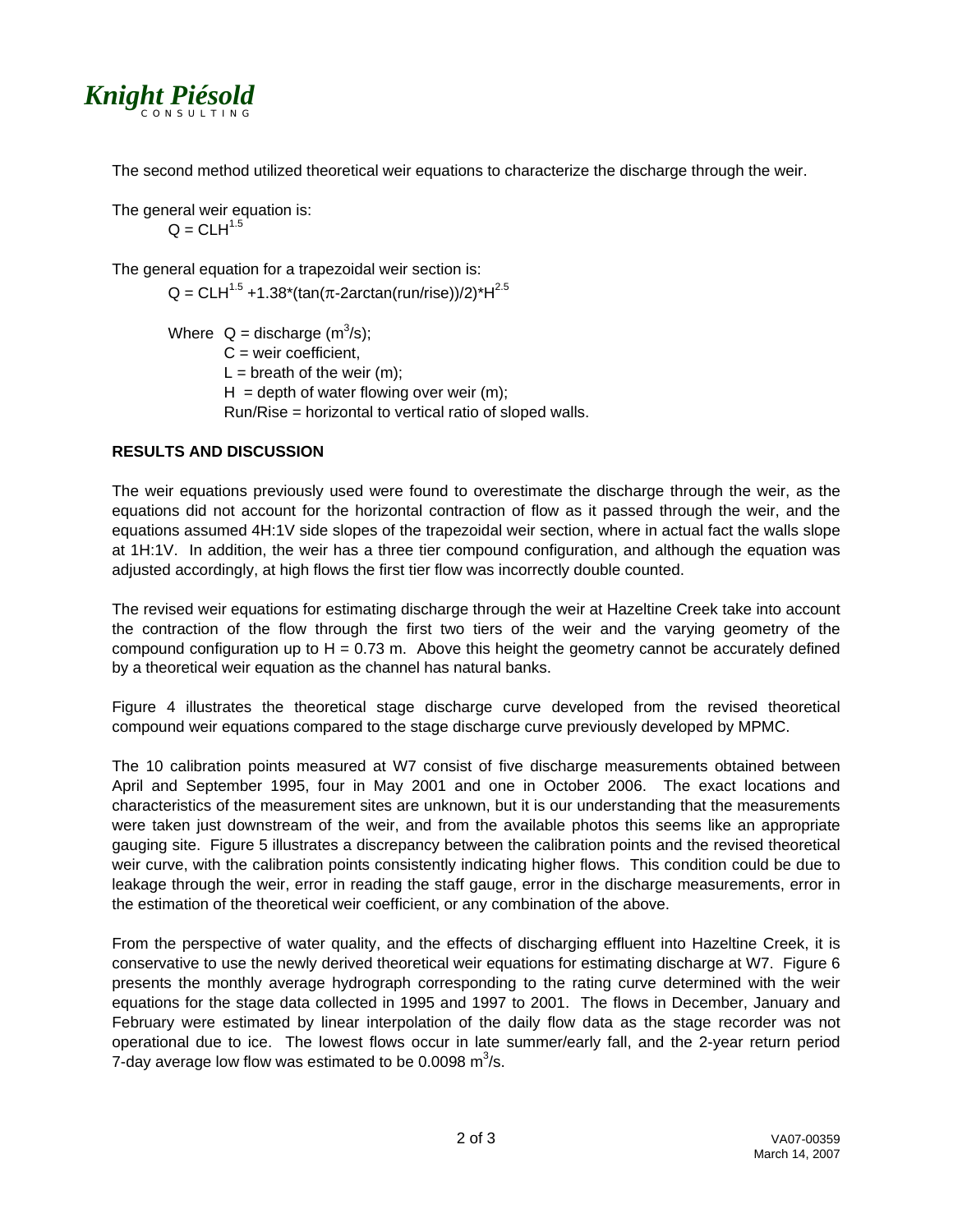

#### **RECOMMENDATIONS**

The following are proposed recommendations for a hydrology site work plan for 2007, to provide quality assurance and quality control for the collection and processing of future hydrology data.

- In order to develop a good relation between stage and discharge for Hazeltine Creek at W7  $\bullet$ approximately five calibration points, spread over the range of flows should be measured. A minimum of three discharge measurements should be collected in late April/early May, when the maximum stage values occur during freshet. The low flow measurements should be collected in September when stage values are low. Additional discharge measurements throughout the ice free months will help to confirm the validity of the rating curve.
- Calibrate the weir with discharge measurements using a flow meter (salt or dye dilution method)  $\bullet$ at a suitable location.
- Install a digital stage data logger to produce a more reliable stage record.
- Inspect the weir to assess possible wear or degradation of the weir and measure the weir dimensions to determine whether the theoretical weir equations are valid.
- Investigate potential leakage through the weir.  $\bullet$
- Survey the heights of the staff gauge, the weir and the stage recorder to determine relative  $\bullet$ differences and verify that their positions do not shift from year to year.

We trust that this review meets your requirements for inclusion with the discharge permit amendment. If you have any questions please contact Greg Smyth at your convenience.

Yours truly.

**KNIGHT PIESOLD LTD.** 

Erin Rainey, E.I.T. **Staff Engineer** 

Approved: Ken Brouwer, P.Eng. **Managing Director** 

**Grea Smyth Senior Environmental Scientist** 

| Encl. | Figure 1 Rev 0 | <b>Environmental Monitoring Stations</b>                                                    |
|-------|----------------|---------------------------------------------------------------------------------------------|
|       | Figure 2 Rev 0 | Hazeltine Creek Weir Geometry at Station W7                                                 |
|       | Figure 3 Rev 0 | Weir Curve for Hazeltine Creek at W7                                                        |
|       | Figure 4 Rev 0 | Rating Curve for Hazeltine Creek at W7                                                      |
|       | Figure 5 Rev 0 | Monthly Hydrograph for Hazeltine Creek at W7                                                |
|       | Photo 1        | Hazeltine Creek at hydrology station W7. Looking upstream at the stage<br>recorder and weir |
|       | Photo 2        | Hazeltine Creek at hydrology station W7. Looking downstream at the staff<br>gauge.          |

CC: Pierre Stecko - Minnow Environmental Inc. /eer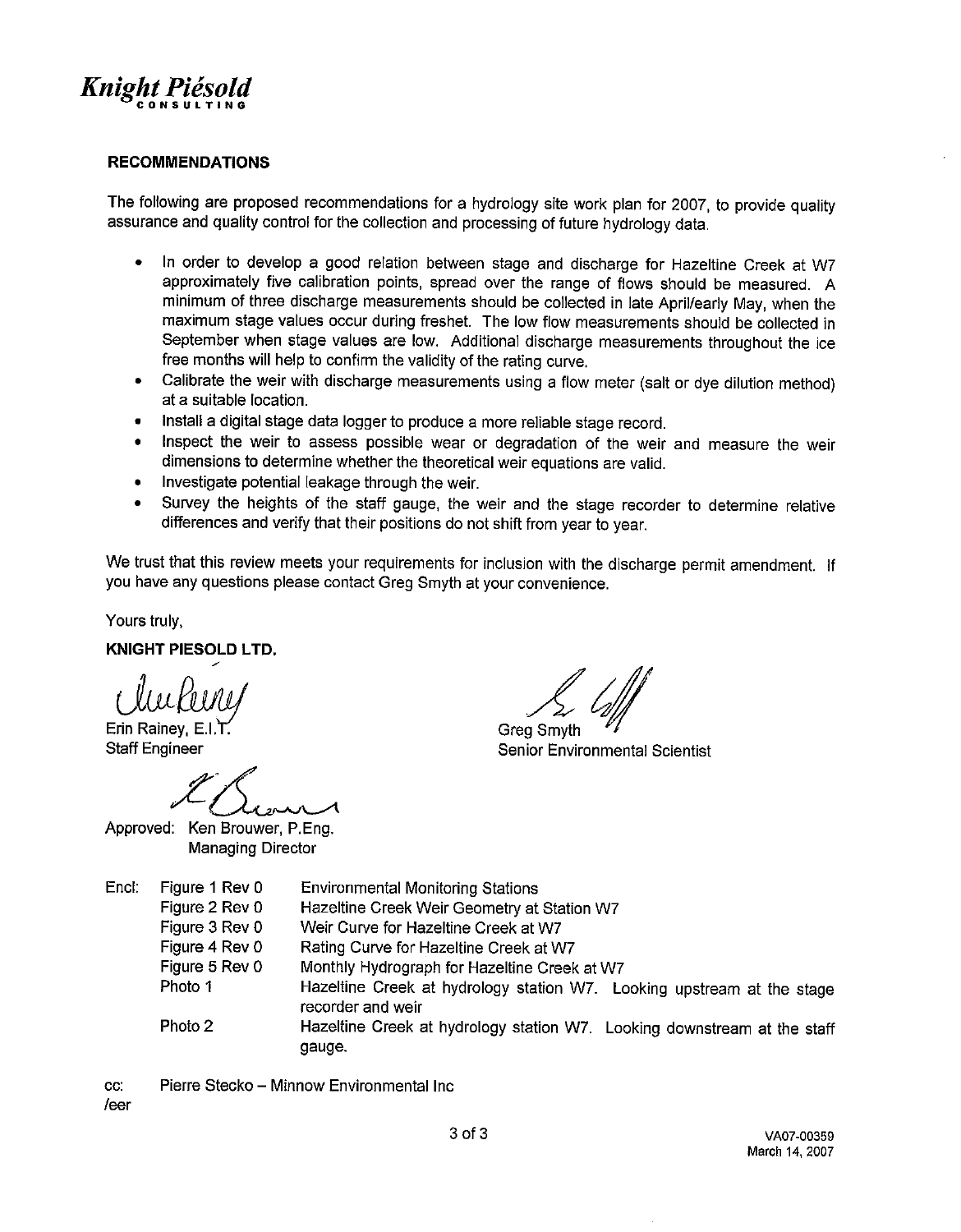

| <i><b>LEGEND</b></i> |                                                                                                      |                                                                 |
|----------------------|------------------------------------------------------------------------------------------------------|-----------------------------------------------------------------|
|                      | Monitoring Sites<br>Water Quality, Aquatic Resources, Hydrology<br>N.                                |                                                                 |
|                      |                                                                                                      | Mar 05 2007 MT                                                  |
|                      |                                                                                                      | (PS)                                                            |
|                      |                                                                                                      | CAD FILE: M:\1\01\00001\13\A\Acad\Figs\B07.dwg 1=75000 Plot 1=" |
| W1 i                 |                                                                                                      |                                                                 |
|                      |                                                                                                      |                                                                 |
|                      | 750<br>750<br>1500<br>2250<br>3000<br>0<br><b>Scale</b>                                              | VANCOUVER B.C.<br>3750 m<br>T                                   |
|                      | MOUNT POLLEY MINING CORPORATION                                                                      |                                                                 |
|                      | MOUNT POLLEY MINE                                                                                    |                                                                 |
|                      | ENVIRONMENTAL MONITORING LOCATIONS                                                                   |                                                                 |
|                      | PROJECT/ASSIGNMENT NO.<br><b>Knight Piéso</b><br>VA101-1/13<br><b>FIGURE</b><br>1<br>IN <sub>O</sub> | REF. NO.<br>VA07-00359<br>REV.<br>0                             |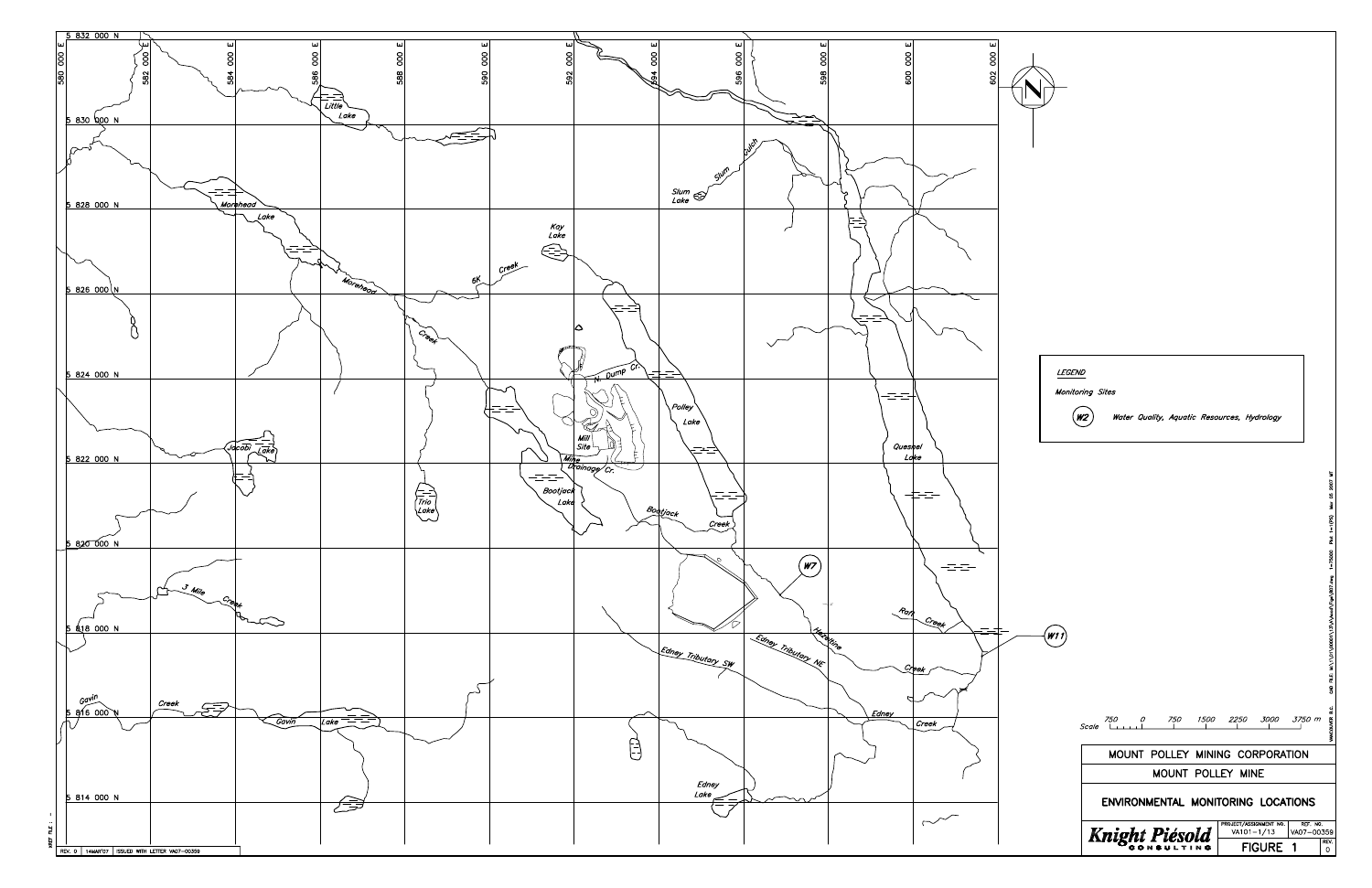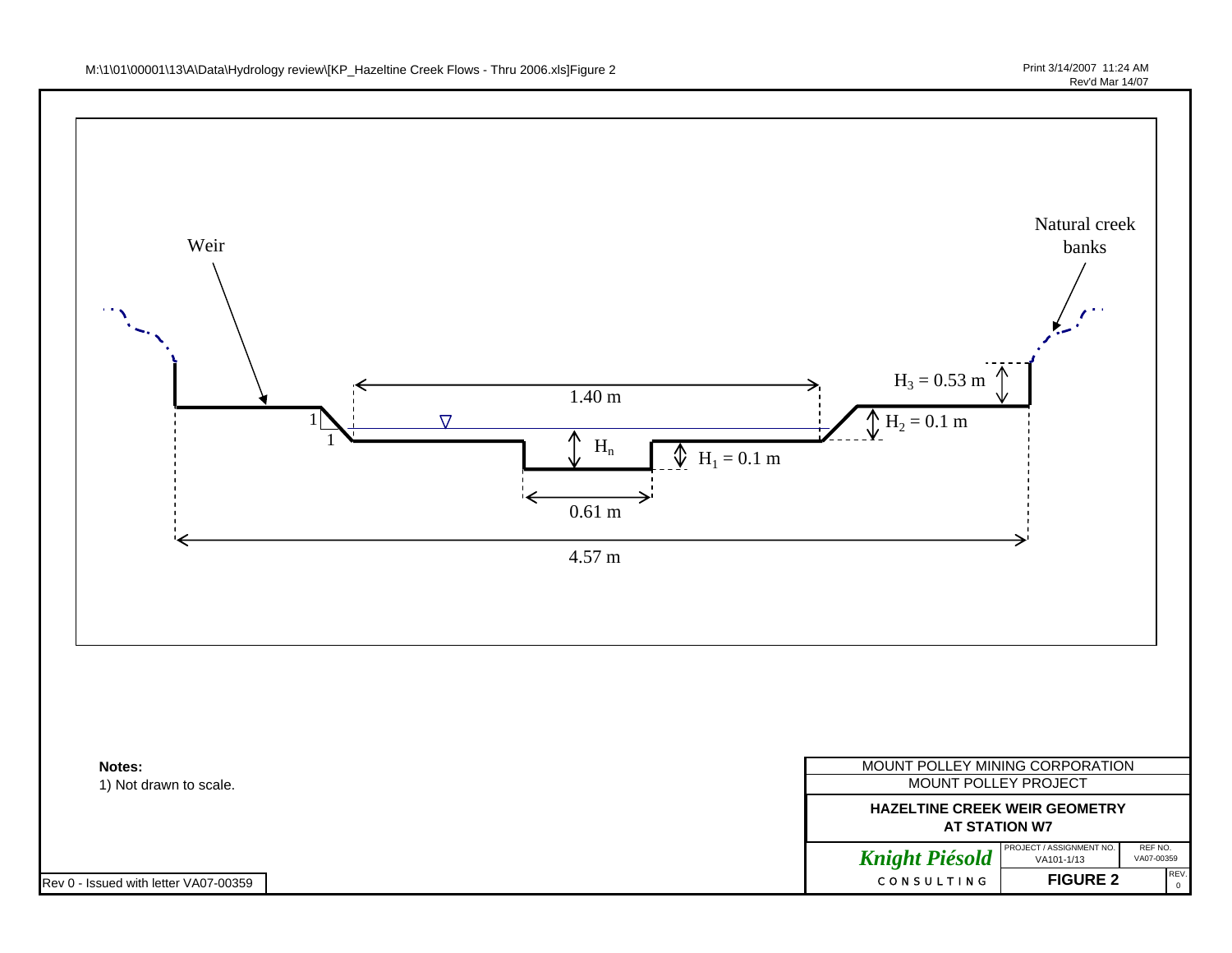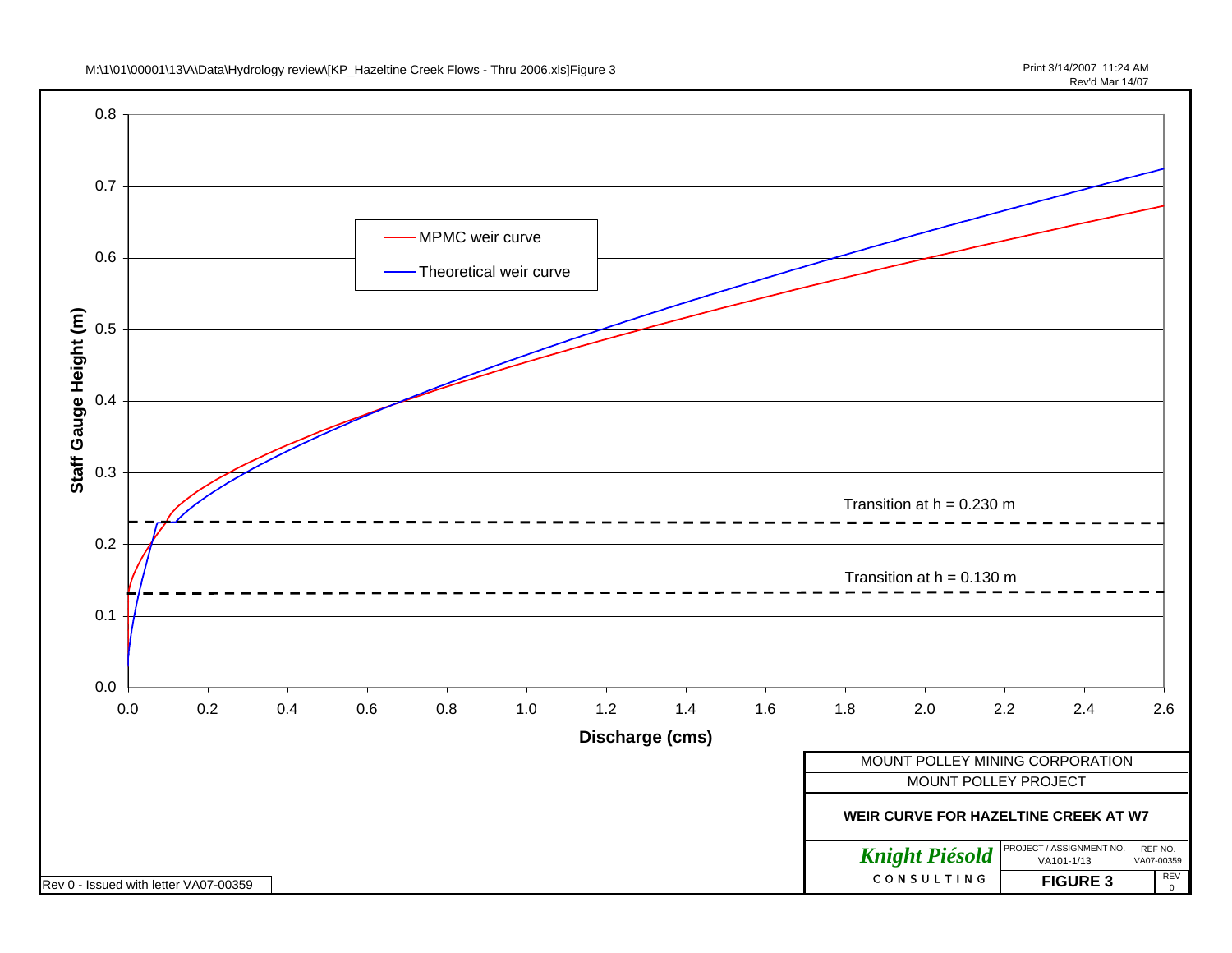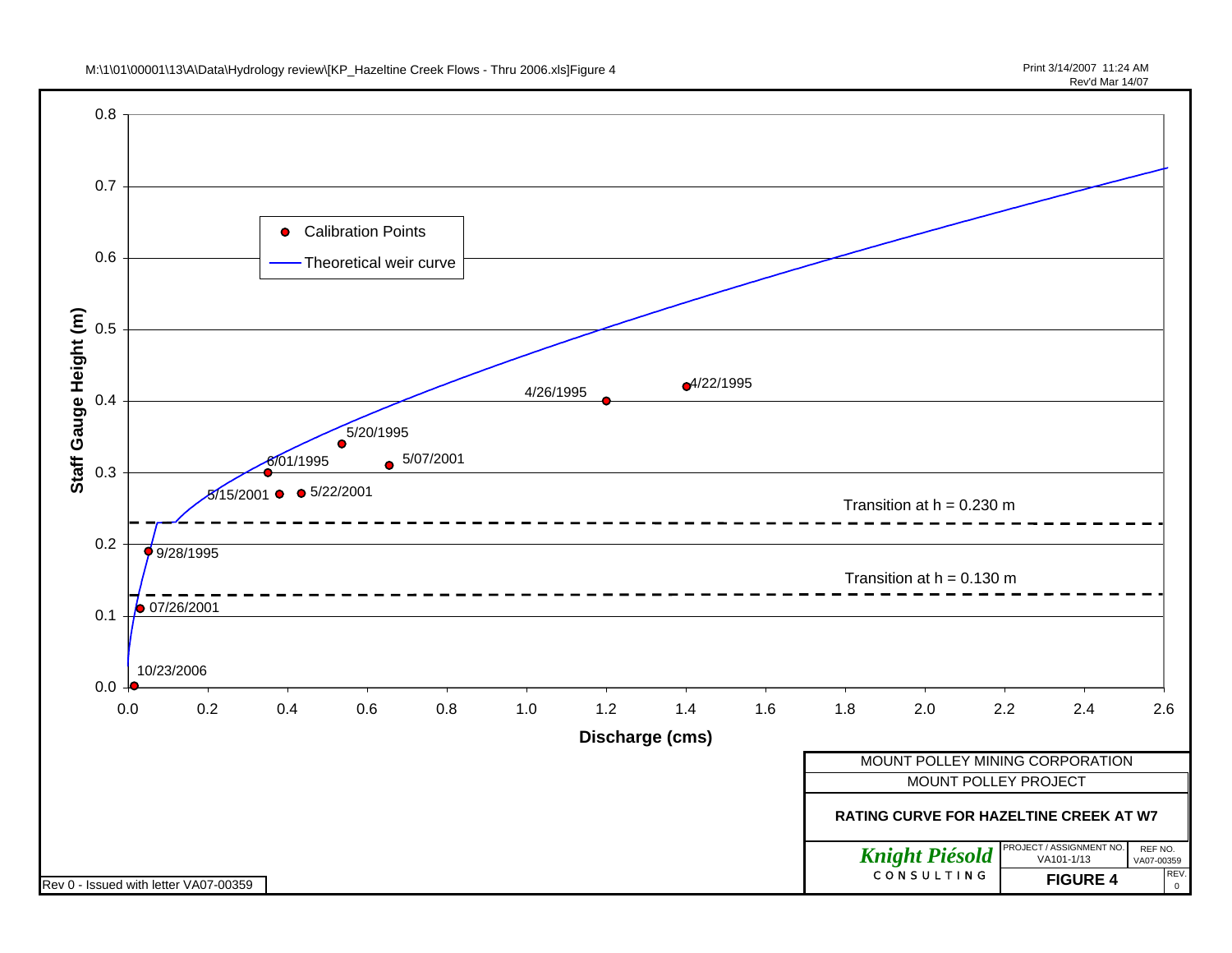